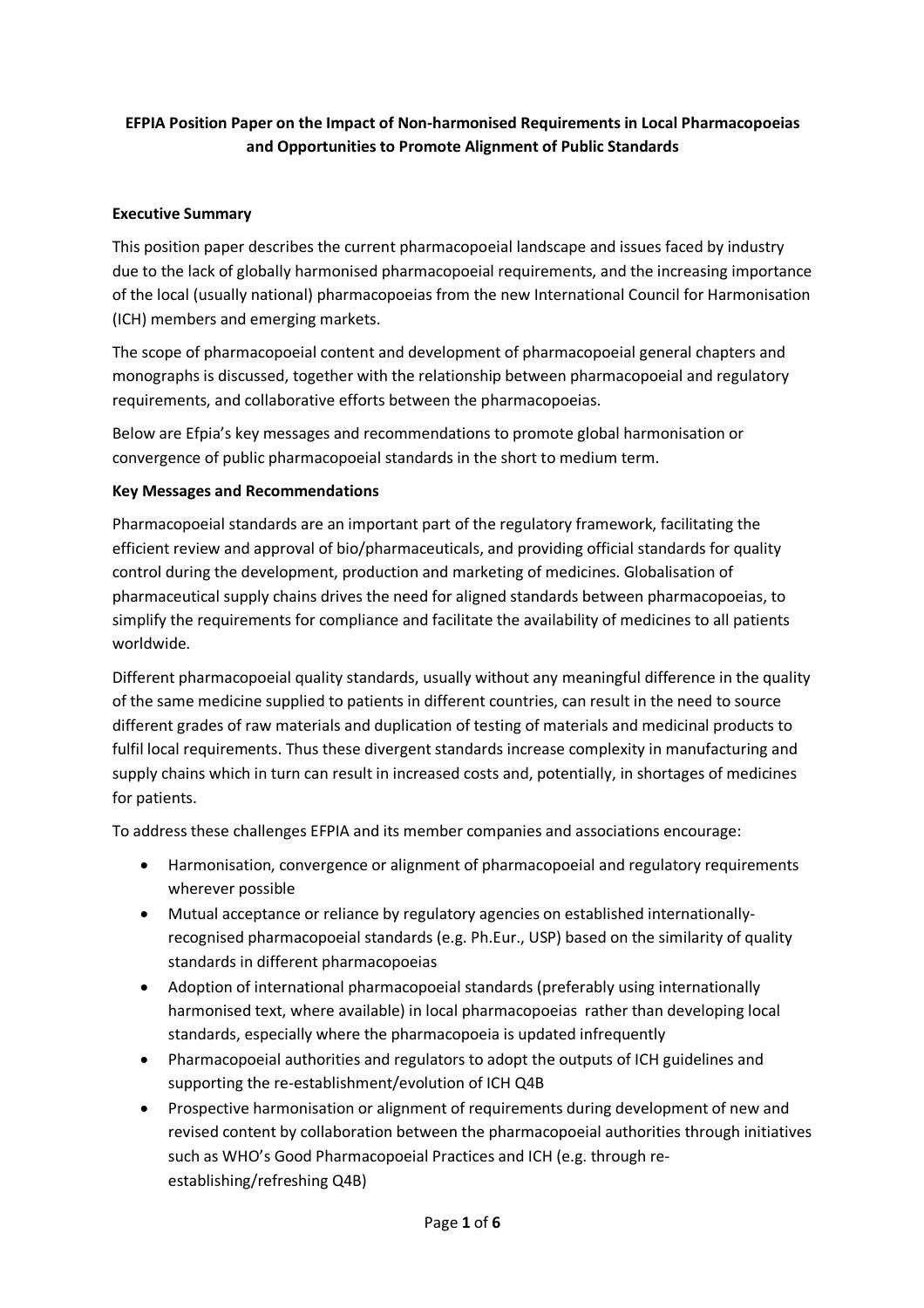- Development of 'General chapters' or revised standards that take into consideration emerging scientific, regulatory and pharmacopoeial developments, agreed methodologies and/or best practices that reflect the state of the industry, so that technological advances are incorporated when the technology is sufficiently mature
- Building flexibility into monographs and general chapters where appropriate (e.g. by allowing the use of alternative methods)
- Monograph requirements that are aligned with specifications registered by the regulatory agency, particularly with respect to the innovator product
- Good Manufacturing and Distribution Practices (GMDP) requirements remaining the remit of the regulatory authorities; Pharmacopoeias should not develop chapters and requirements pertaining to GMDP, unless specifically mandated by a regulatory agency.

#### **Background**

The latest World Health Organisation (WHO) Index of Pharmacopoeias (1) published in January 2018 notes 55 national pharmacopoeias/authorities and 3 regional/international pharmacopoeias. With the increasing prevalence of global supply chains (often a few manufacturing sites supply products to many markets around the world) the proliferation of national and regional/international pharmacopoeias creates a complex set of different requirements for compliance with pharmacopoeial standards. These differences in pharmacopoeial requirements - usually legal requirements in the local market - are rarely associated with meaningful differences in the quality of input materials and/or products, and consequently have little or no impact on the quality, safety and efficacy of medicines, while increasing the complexity of supply chain management.

Since the formation of the Pharmacopoeial Discussion group (PDG) in 1990, the harmonisation of pharmacopoeial standards between the founding ICH members (Europe, Japan and the USA) has made significant progress (2). However, the need for compliance with local/national pharmacopoeias of newer ICH members and emerging markets is an important consideration for global supply chains, but these local pharmacopoeias are currently outside the PDG process. Therefore, the landscape for pharmacopoeial compliance has become more complex and fragmented, and there is an even greater need for convergence of pharmacopoeial requirements and increased understanding of the pharmacopoeial processes being followed in these markets.

While a single set of international public standards, representing a global pharmacopoeia concept is the visionary solution that has been proposed in response to this need for harmonization (3), it is anticipated that it would take significant time and effort by stakeholders to overcome the many challenges to achieve this goal.

Industry support and engagement with the Pharmacopoeias is critical to make progress towards harmonisation and/or convergence of pharmacopoeial requirements, and this paper outlines EFPIA's key messages and recommendations to promote these efforts in the short to medium term.

#### **Pharmacopoeial Requirements**

It is generally recognized that divergent pharmacopoeial requirements can result in the need to source different grades of raw materials, and for QC labs to perform duplicative, redundant testing of materials or products using different methods, in order to satisfy different but similar requirements. Additional time and resources must be expended to meet these different requirements without providing improvements to the quality, safety or efficacy of the product.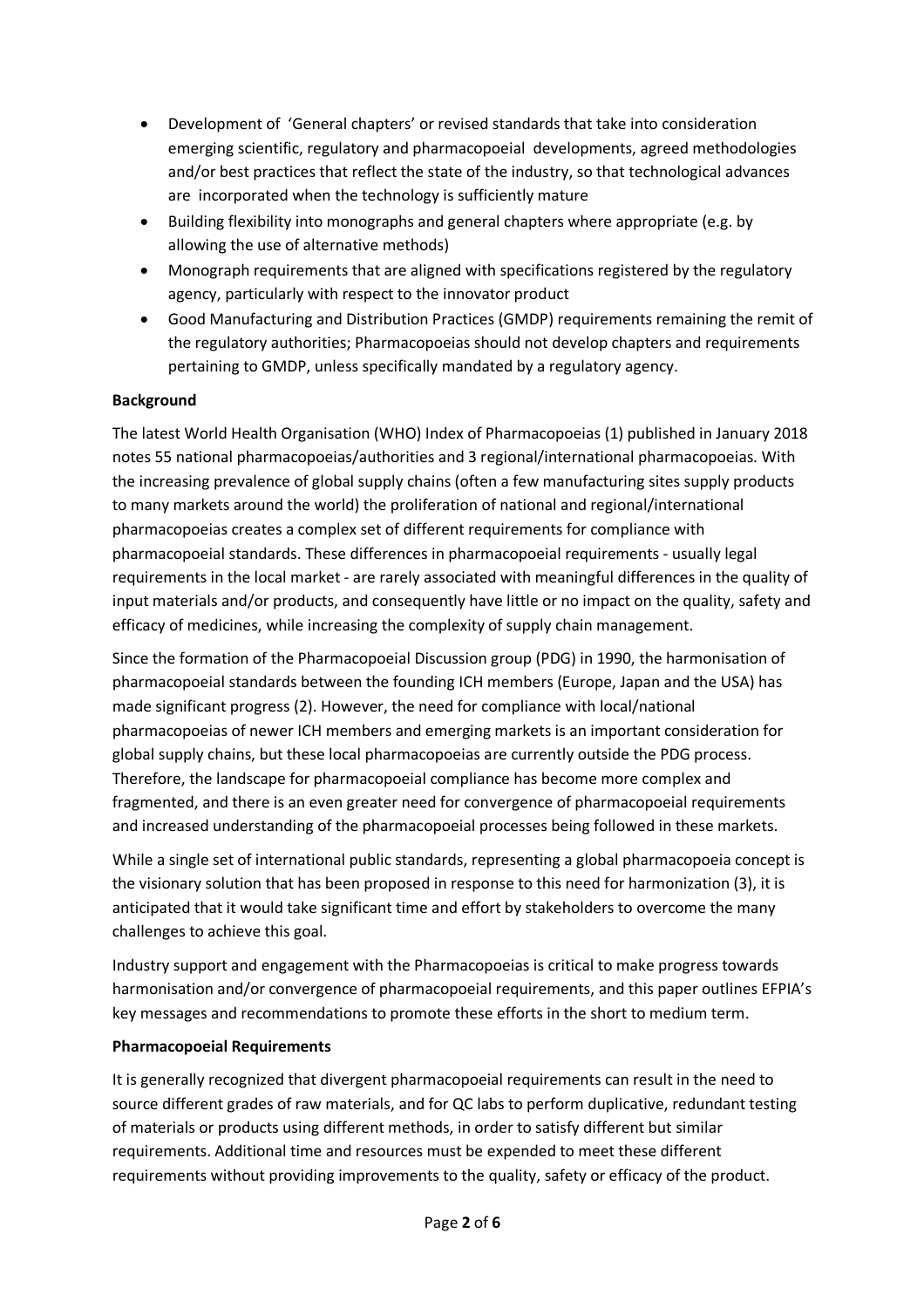Some pharmacopoeias may have established practices and policies that can present challenges when developing harmonised text for monographs or general chapters. It should also be recognised that fully harmonised content across the pharmacopoeias may reduce the need for users to purchase a particular pharmacopoeia, potentially adversely impacting the ability of pharmacopoeial authorities to sustain their activities in developing and maintaining standards to protect public health. While harmonised text is the ideal, alignment of analytical procedures/ methodology and the acceptance criteria (where this is possible) may be sufficient to avoid the need for multiple testing of the same drug substance, drug product, or excipient etc. to meet different pharmacopoeial requirements. Over time, the revision of monographs etc. can provide opportunities for convergence of standards: a pharmacopoeial authority could choose to adopt an analytical procedure and/or acceptance criteria from another internationally-recognised pharmacopoeia, rather than continuing with dis-harmonised procedures and requirements. Pharmacopoeias often allow the manufacturer to use alternative, equivalent analytical methods to test the product, and this flexibility may allow the manufacturer to demonstrate compliance with multiple, different pharmacopoeial requirements for a quality attribute with a single test.

Where harmonised international standards have been developed (e.g. through the International Council for Harmonisation of Technical Requirements for Pharmaceuticals for Human Use (ICH)) it is important that pharmacopoeias adopt these standards rather than developing their own, or seeking to expand or add to the requirements in these standards

#### General chapters

'General chapters' in pharmacopoeias are usually applicable to a range of materials or products and therefore it is critical that they reflect the state of the industry. Any technology cited should, as far as possible, be well-established i.e. reflecting common manufacturing laboratory equipment, with agreed methodology and/or best practices. Careful consideration needs to be given with the introduction of new technology or requirements to allow sufficient time for implementation by industry around the world. Unlike individual monographs, which may be relevant to only a few companies, the need for agreement on the general chapters across the industry is very important and trade associations, such as Efpia, can enable industry to develop consensus positions and ensure that the most appropriate science is applied.

#### Monographs for Pharmaceutical Substances and Formulated Preparations

When monographs on materials or products are developed by the pharmacopoeias it is important that registered specifications and industry experience are considered to ensure that the monograph is of high quality. To be useful as a 'public standard', monographs for 'new' active pharmaceutical substances and/or drug products (Formulated Preparations) that will come into effect soon after loss of patent exclusivity should be developed by the pharmacopoeial authority with input from the innovator company. Monographs should not create or preserve a monopoly for supply of a material or product (i.e. the monograph requirements are anti-competitive) and therefore the development of monographs for inactive substances/materials and existing generic products should take into account the specifications from multiple suppliers wherever possible. The content of pharmacopoeial monographs may change over time as a result of market developments, new safety information, technological developments etc.. However, it is important to avoid potentially affecting product availability, for example through the imposition of tighter acceptance criteria than those of the innovator product, unless this is linked to a need to protect public health.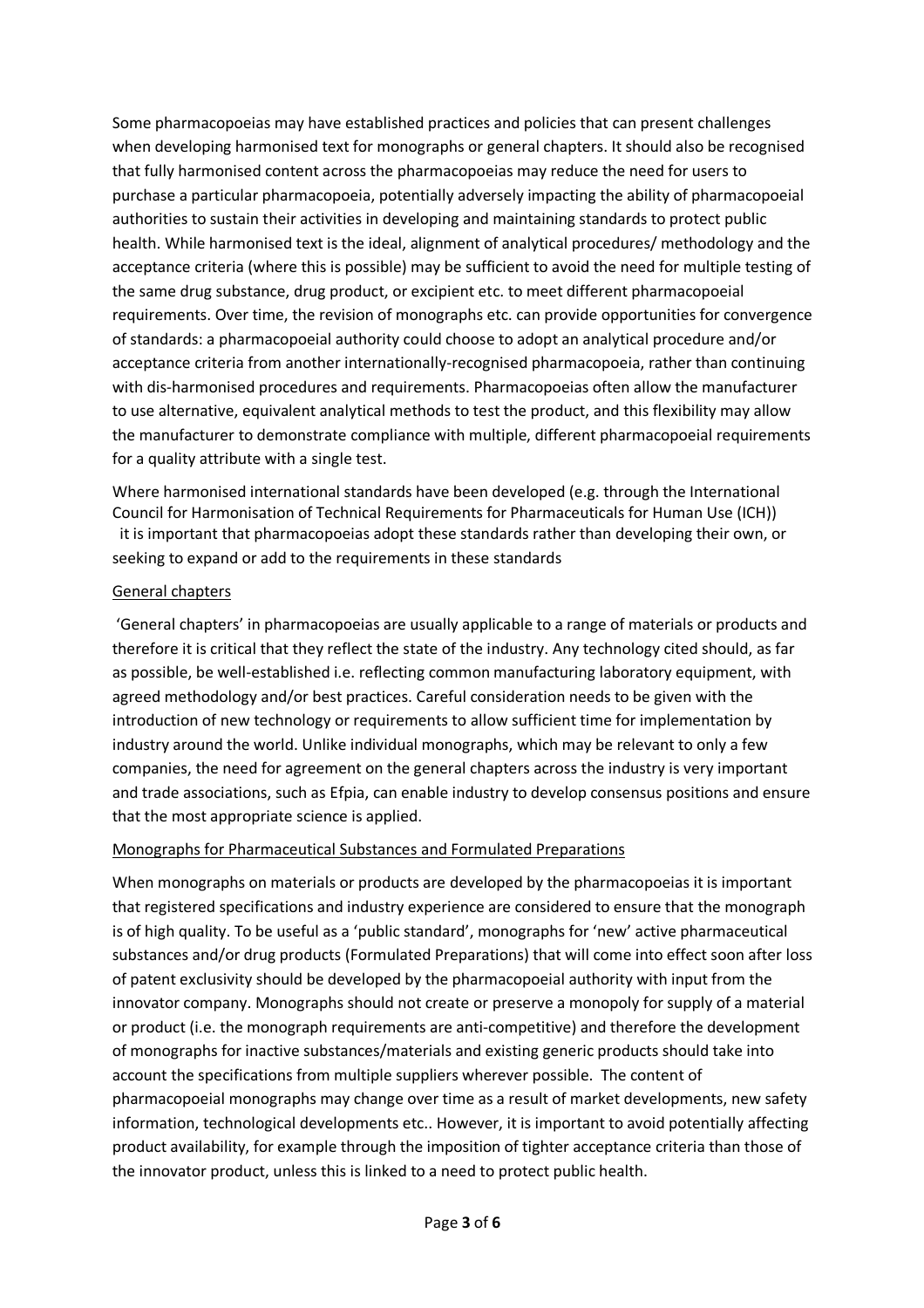It is important to build flexibility into the pharmacopoeias where appropriate, and many pharmacopoeias allow the use of alternative methods. Where allowed by regulations, some manufacturers make use of this to apply one suitably qualified methodology across multiple pharmacopoeias, thereby avoiding the need for multiple different tests for the same quality attribute.

Pharmacopoeial standards should not remain static and unchanging, but should evolve to take account of scientific advances and increased understanding. When developing new or revised standards the pharmacopoeial commissions should consider emerging scientific and regulatory developments and incorporate technological advances when the technology is sufficiently mature. Consultation and collaboration with industry is essential for this to be done effectively, and any existing pharmacopoeial and regulatory requirements should be considered

The scope of standards included in the pharmacopoeias also needs consideration. For example, there has been an increase in the development and inclusion of GMP-related requirements in some Pharmacopoeias, which can lead to redundant/duplicative/conflicting pharmacopoeial and regulatory expectations. In general, the competent authorities for GMP regulations are government regulatory agencies rather than the pharmacopoeias. EFPIA believes that GMDP requirements should remain the remit of the regulatory bodies, and that the pharmacopoeias should refrain from developing chapters and requirements pertaining to GMP unless specifically mandated by a regulatory agency.

### **Regulatory Requirements**

Pharmacopoeial requirements frequently serve as market standards, enabling an independent check of the quality of a commercial product, and local regulations often specify compliance with a particular local or regional pharmacopoeia (for example, compliance with Ph.Eur. is a legal requirement defined in Directive 2001/83EC; USP in the US Food Drug & Cosmetic Act 1938). Therefore, the introduction of a single, global pharmacopoeia could require a revision to the regulations in multiple countries, and so this is not a practical proposition in the near future. Instead, convergence of national and regional pharmacopoeial and regulatory requirements, to avoid multiple testing of the same material or product to meet different pharmacopoeial requirements, should be supported and could be implemented through:

- Mutual acceptance or reliance by regulatory agencies and pharmacopoeial authorities Regulatory authorities working with their local legislature to permit mutual acceptance of quality standards developed by internationally-recognised pharmacopoeias
- Regulatory authority acceptance of the equivalence of quality standards in different pharmacopoeias. In practice, differences in monographs, test methods, general chapters etc. between pharmacopoeias have little or no impact on the quality, safety and efficacy of products and therefore on patients. Australia's TGA is an example of an agency that will accept regulatory filings with different pharmacopoeial standards (e.g. USP, Ph.Eur, JP) specified in the dossier.

#### **Collaboration between Pharmacopoeias**

The need for alignment of pharmacopoeial requirements has been acknowledged by many stakeholders, including the leading international pharmacopoeias (2), and progress in this area has been made in several forums. Nevertheless national pharmacopoeias continue to independently develop non-harmonised content and increase the complexity for compliance with these different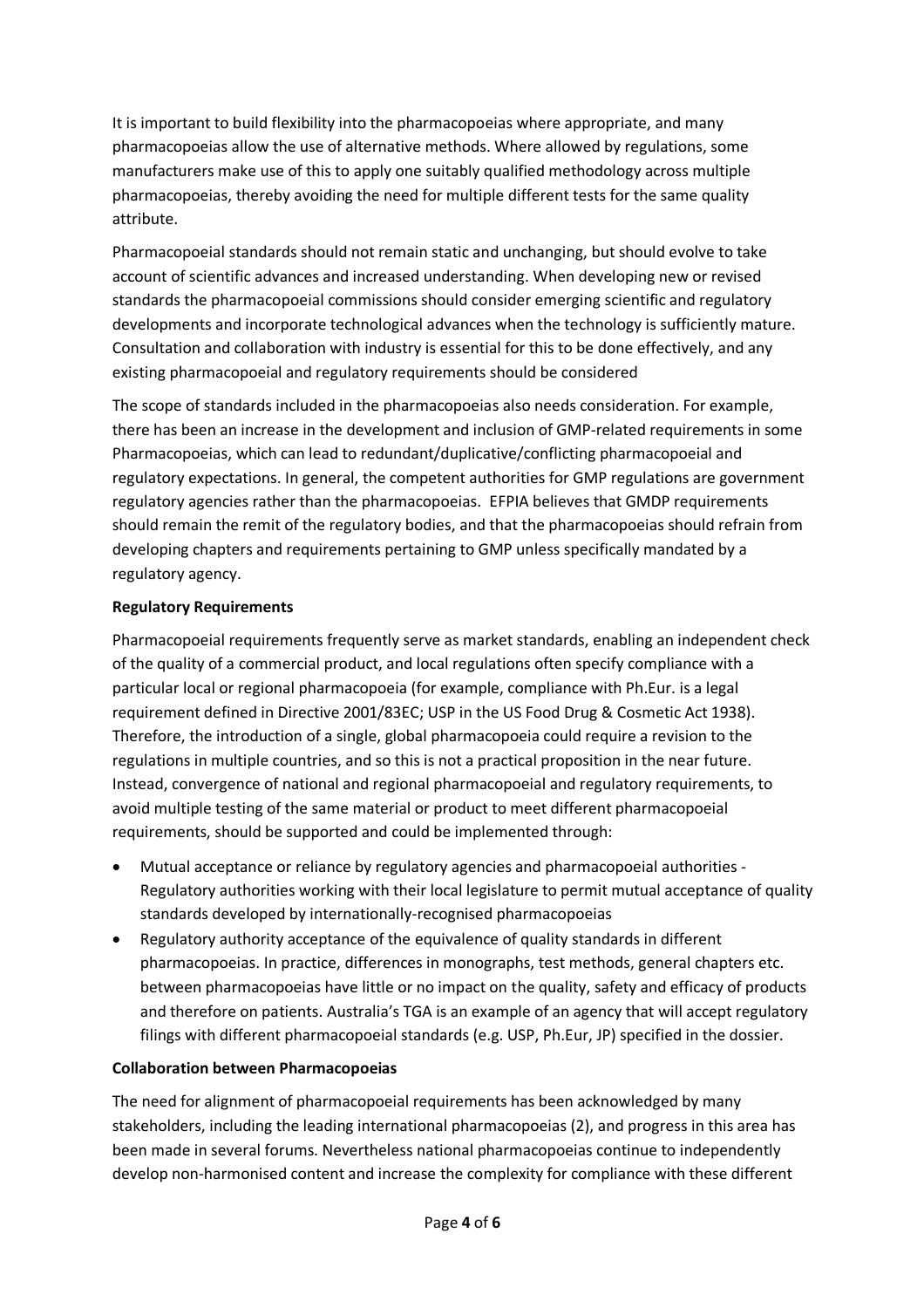requirements. Furthermore, some national pharmacopoeias may be updated infrequently; in such cases adoption of an internationally recognised pharmacopoeia (e.g. the European Pharmacopoeia) could be of greater benefit to patients than maintaining a local pharmacopoeia. Although there is evidence of regional developments in, for example, South America and Eastern Europe that may result in regionally aligned expectations, it is reasonable to consider if these efforts would be more efficient if they could utilise content from other leading, internationally-recognised pharmacopoeias.

ICH promotes global requirements for the quality, safety and efficacy of medicines, which includes harmonisation of pharmacopoeial standards through ICH Q4B (4). However, ICH Q4B has terminated its activities, and the need for alignment of requirements of other pharmacopoeial standards not included in ICH Q4B annexes still remains. The Pharmacopoeia Discussion Group (PDG) has diligently worked to create international standard agreement between pharmacopoeial authorities of the EU, Japan, and the USA. In addition, the expanding membership of ICH creates further opportunities to establish globally-aligned standards. However, agreeing harmonised text has proved to be a slow, resource-intensive process, and does not always come to a fully harmonised text. While other markets can choose to adopt the PDG-harmonised standards, there is no current mechanism for other pharmacopoeial commissions to formally contribute to the work of the PDG. If PDG were to expand its membership in the future to accommodate new ICH members such as China, Brazil and South Korea, this will likely slow the current process further, and thus there is a need to consider mechanisms to enable multiple pharmacopoeial authorities to efficiently develop harmonised standards.

Development of regionally harmonised standards is exemplified by the work of the European Directorate for the Quality of Medicines (EDQM) in developing the European Pharmacopoeia (Ph.Eur) through a collaboration of nearly 40 European countries and the European Union (EU). The Ph.Eur. provides harmonised standards for EU member states and extends the influence of these regional activities to a growing number of observer countries. The European Pharmacopoeia is published in English and French, the two official languages of the Council of Europe and two of the three procedural languages of the European Commission (there are 24 official languages of the European Parliament). Publication in English and French facilitates the adoption and use of the European Pharmacopoeia internationally, and the publication of other pharmacopoeias in English would also facilitate their adoption as internationally recognised standards. Publication by pharmacopoeial authorities of proposals for new pharmacopoeial monographs and general chapters in English, together with reasonable timescales for review and comment, greatly assists industry to provide feedback to the pharmacopoeial authorities to help them in developing high quality monographs etc.

Development of the WHO Good Pharmacopoeial Practices (5) (GPhP) showed a common understanding and recognition of the value for harmonized international standards. The importance of existing PDG work was acknowledged as part of the output from the GPhP discussion. Although there were no obligations for the participating Pharmacopoeias to adopt the established harmonized content, further insight into the extent to which pharmacopoeias may have changed their practices as a result of the GPhP document would be welcomed. Nevertheless, the document, and the process to develop it, represents an important first step towards global alignment of pharmacopoeial practices and content.